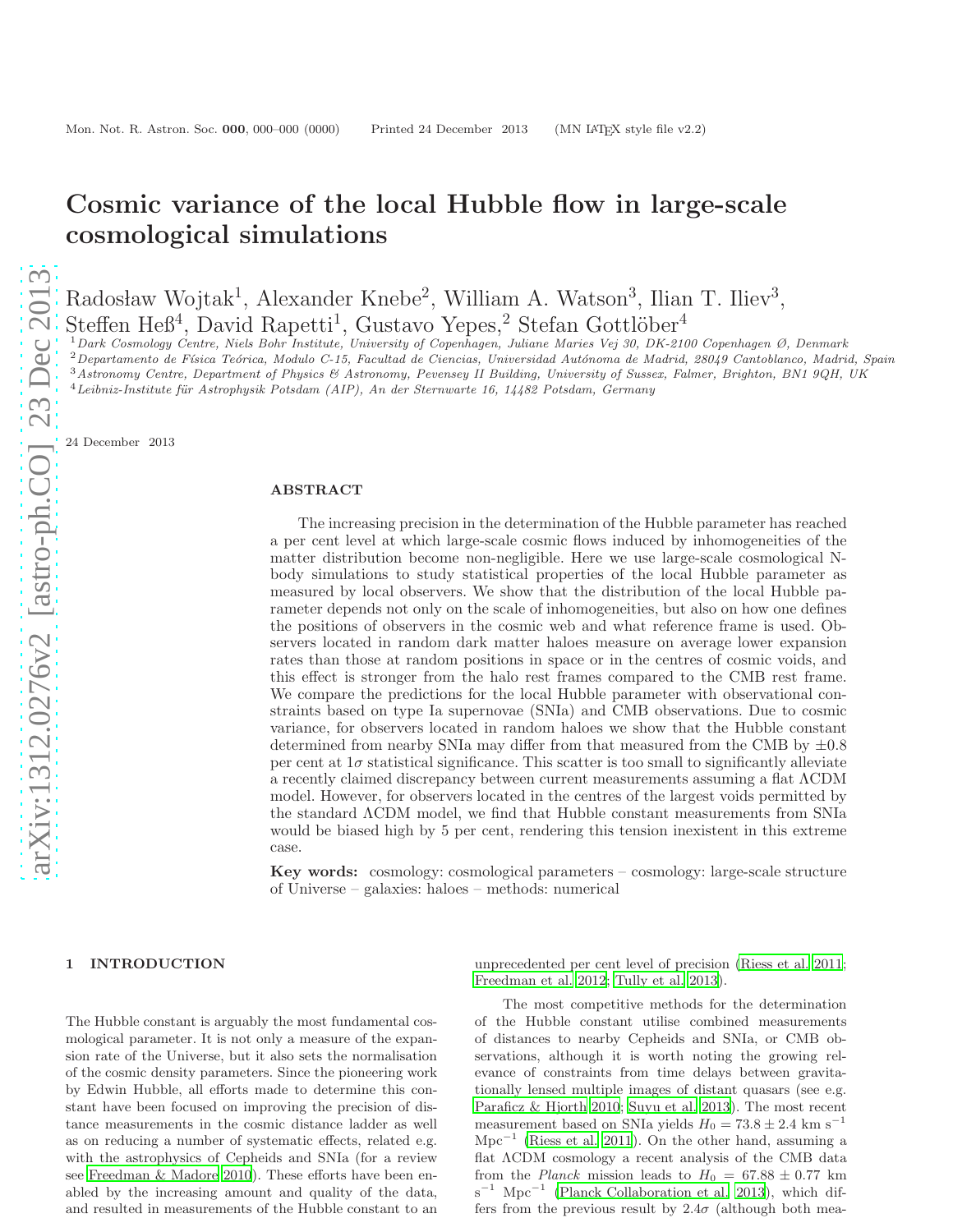surements seem more compatible, when using the revised determination of  $H_0$  from SNIa, based on an improved distance calibration; see [Efstathiou 2013](#page-8-7)). This raises the question to what degree this discrepancy is due to as yet unknown systematic uncertainties or large-scale inhomogeneities [\(Marra et al. 2013\)](#page-8-8). A similar problem concerns the difference in the expansion rate found between low- and high-redshift supernovae. The Hubble constant determined from SNIa within  $75h^{-1}\text{Mpc}$  was measured to be  $6.5 \pm 1.8$ per cent higher than that at larger distances [\(Jha et al.](#page-8-9) [2007](#page-8-9)). This effect, referred to as the Hubble bubble, is commonly ascribed to our location in an underdense region of the cosmic web [\(Zehavi et al. 1998](#page-8-10)), although alternative solutions such as reddenning of local SNIa were also suggested [\(Conley et al. 2007](#page-8-11)). Most recent analyses of SNIa data reveal that a bulk flow of nearby SNIa prevails up to redshift  $z \approx 0.06$ , which corresponds to a comoving distance of  $180h^{-1}\text{Mpc}$  [\(Colin et al. 2011;](#page-8-12) [Feindt et al.](#page-8-13) [2013](#page-8-13)). It is worth noting that this scale of the bulk flow appears to coincide with the size of a plausible local underdensity determined from galaxy counts in the near-infrared [\(Keenan et al. 2012;](#page-8-14) [Whitbourn & Shanks 2013](#page-8-15)).

The determination of the Hubble constant from measurements of distances and recessional velocities in the local Universe is inevitably affected by large-scale flows resulting from fluctuations in the matter distribution [\(Courtois et al. 2013](#page-8-16)). It is crucial then to theoretically predict these effects at the level of precision required by upcoming observations. Current theoretical works rely on analytical calculations based on either linear perturbation theory or its modifications that include some nonlinear effects [\(Wang et al. 1998;](#page-8-17) [Cooray & Caldwell 2006;](#page-8-18) [Li & Schwarz 2008](#page-8-19); [Wiegand & Schwarz 2012](#page-8-20); [Kalus et al.](#page-8-21) [2013](#page-8-21); [Marra et al. 2013](#page-8-8)). Although this approach can give valid initial insights, it is insufficient for taking into account all non-linear effects and therefore to provide accurate predictions for the next generation measurements. Non-linear effects not only modify peculiar velocities at small scales, but they also implicitly define locations of reference observers in the most evolved structures of the cosmic web, i.e. dark matter (DM) haloes. The only way to include all these effects in a theoretical calculation of the variance of the perturbed Hubble flow is to use cosmological N-body simulations [\(Turner et al. 1992](#page-8-22); [Martinez-Vaquero et al. 2009;](#page-8-23) [Aragon-Calvo et al. 2011\)](#page-8-24). In this paper, we utilise largescale cosmological N-body simulations to study the effects of large-scale inhomogeneities and the distribution of DM haloes on the local measurements of the Hubble constant. The simulations were run in volumes comparable to the Hubble volume and thus they are suitable for a statistical study on the local Hubble flow. The goal of the paper is not only to quantify deviations of the local Hubble parameter from the global expansion rate, but also to consider a number of assumptions, such as the location of reference observers in the cosmic web or the reference frame for the measurement, which considerably modify these predictions.

The manuscript is organised as follows. In section 2, we describe the simulations and methods used to find DM haloes and cosmic voids. In the next section, we introduce the notion of the local Hubble parameter and its connection to large-scale inhomogeneities. We also describe here the technical details of calculating predictions for the local Hubble parameter based on cosmological simulations. Section 4 presents the main results of the paper and is divided into several detailed subsections in which the effects of different sets of assumptions to calculate the local Hubble parameter are discussed. In section 5, we calculate the theoretical predictions for a few different measurements of the Hubble parameter based on SNIa or CMB data and compare them to observational constraints. We conclude and summarise in section 6.

## 2 SIMULATIONS

We use two large-scale cosmological N-body simulations, the JUropa HuBbLE volum $E^1$  $E^1$  (Jubilee, [Watson et al. 2013](#page-8-25)) with a volume of  $(6h^{-1}\text{Gpc})^3$  and a part of the Big Multi-Dark (Big MD, Heß et al., in prep.) which is a suite of simulations with volumes of  $(2.5h^{-1}\text{Gpc})^3$ . The two simulations are based on the results of the of 5-year CMB data from the Wilkinson Microwave Anisotropy Probe (WMAP) satellite [\(Dunkley et al. 2009;](#page-8-26) [Komatsu et al. 2009](#page-8-27)). The assumed cosmological parameters,  $(\Omega_m = 0.27, \Omega_\Lambda = 0.73, \Omega_b =$  $0.044, h = 0.70, \sigma_8 = 0.80, n_s = 0.96$  for the Jubilee and  $(\Omega_m = 0.29, \Omega_\Lambda = 0.71, \Omega_b = 0.047, h = 0.70, \sigma_8 =$  $0.82, n_s = 0.95$  for the MultiDark, are consistent with recent results from Planck [\(Planck Collaboration et al. 2013](#page-8-6)). For more details of each simulation see [Watson et al. \(2013](#page-8-25)) and Heß et al. (in preparation).

The two simulations have  $6000^3$  (Jubilee) and  $3840^3$ (Big MD) particles. The corresponding particles masses are  $7.49 \times 10^{10} h^{-1}$ M<sub>☉</sub> and  $2.2 \times 10^{10} h^{-1}$ M<sub>☉</sub>, yielding minimum resolved halo masses (with 50 particles) of  $4 \times 10^{12} h^{-1}$ M<sub>o</sub> and  $1 \times 10^{12} h^{-1}$ M<sub>☉</sub>, respectively. Combining the two simulations, we resolve DM haloes spanning the mass range from Milky-Way-size galaxies with  $10^{12}h^{-1}M_{\odot}$  to massive galaxy clusters with  $10^{15}h^{-1}M_{\odot}$ .

DM haloes in both simulations are found using the AMIGA halo finder, AHF [\(Gill et al. 2004](#page-8-28); [Knollmann & Knebe 2009](#page-8-29)). The finder identifies the halo centres as the overdensity peaks located on a recursively refined grid. Every centre is then used to find gravitationally bound particles and, on the basis of these particles, to calculate various properties of the haloes, including the halo mass  $M_{\text{halo}}$  which is defined as the mass of a spherical overdensity region with the mean density equal to  $178\rho_b$ , where  $\rho_b$  is the background density. The final sets of all distinct haloes identified in the Jubilee and the Big MD simulations (both at redshift  $z = 0$ ) contain  $9.1 \times 10^7$  haloes with masses  $M_{\text{halo}} > 10^{13} h^{-1} M_{\odot}$  and  $5.8 \times 10^{7}$  haloes with masses  $M_{\text{halo}} > 10^{12} h^{-1} M_{\odot}$ , respectively. For the latter, there are  $5 \times 10^7$  haloes with masses  $10^{12} h^{-1} M_{\odot} < M_{\text{halo}} <$  $10^{13} h^{-1}$ M<sub>☉</sub>.

In addition to DM haloes, we also identify voids formed in the Jubilee simulation. Voids are found as regions in the simulation box which do not contain DM haloes above a certain mass [\(Watson et al. 2013](#page-8-25)). We adopt  $10^{14}h^{-1}M_{\odot}$  as the mass threshold of the void finder. With this mass limit, we identify the most extended voids which have the strongest effect on the local Hubble parameter. Every void is defined

<span id="page-1-0"></span><sup>1</sup> http://jubilee-project.org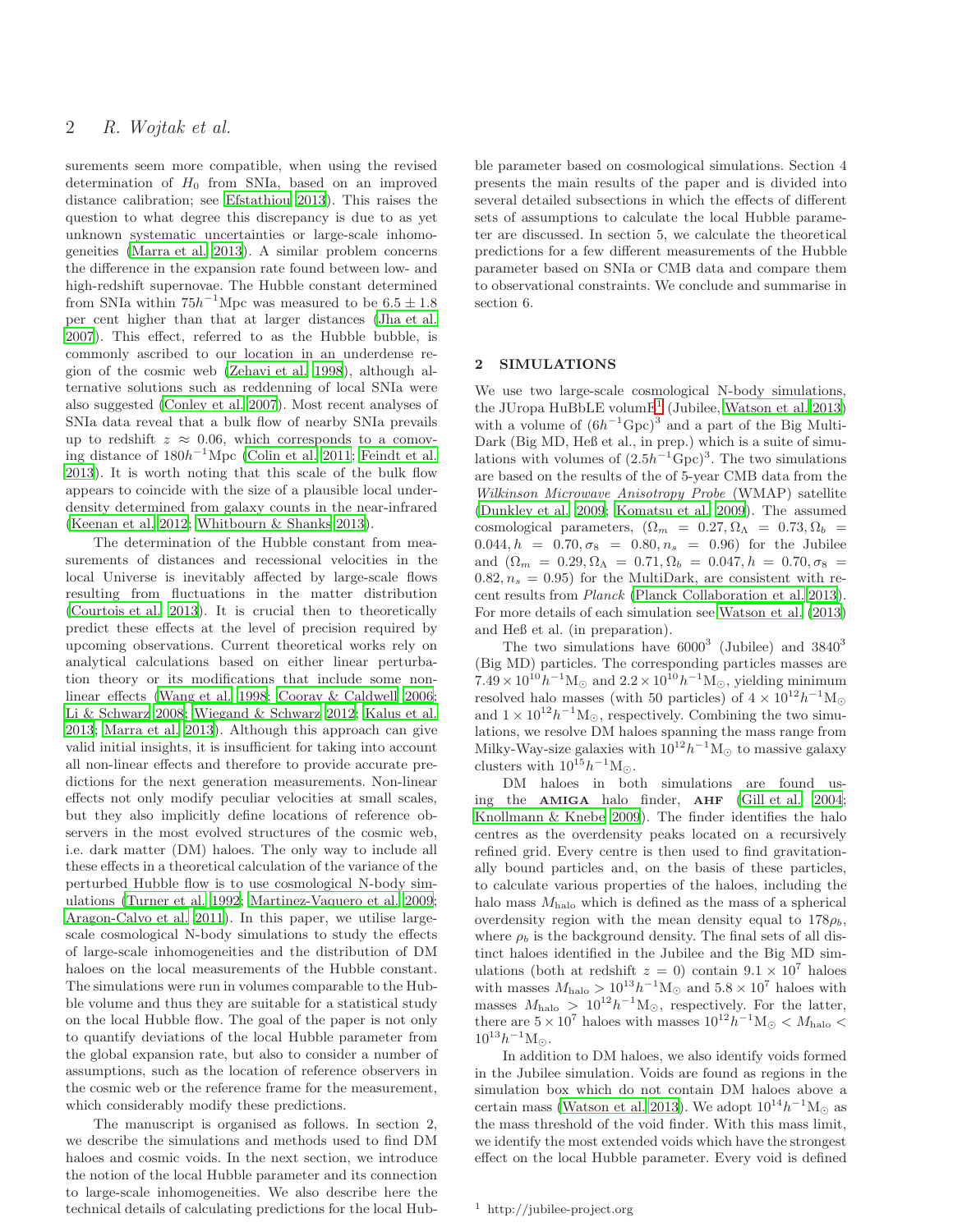as a sphere that maximally fills a volume devoid of haloes  $(Gottlöber et al. 2003)$ . The centre of this sphere is used as the void centre. The total number of voids found at redshift  $z = 0$  in the  $6h^{-1}$ Gpc simulation is  $2.6 \times 10^5$ .

## 3 LOCAL HUBBLE PARAMETER FROM SIMULATIONS

The observed velocities of galaxies in the local Universe combine a recessional velocity component due to the global expansion of the Universe and a peculiar velocity component resulting from the local density fluctuations. Without prior information on the distances to galaxies, these two velocity components cannot be disentangled, and therefore local measurements of the Hubble constant may differ from the actual global rate of expansion. The local Hubble parameter depends not only on the cosmological model, but also on the location of the observer in the cosmic web and on the selection of the objects used for the measurement. A deviation from the global expansion rate is expected on distances which are comparable in size or smaller than cosmic voids, which set a natural scale of transition to homogeneity [\(Scrimgeour et al. 2012\)](#page-8-31). To study the effects of inhomogeneities on the local Hubble parameter, cosmological simulations should be run in boxes much larger than the largest cosmic structures, i.e. cosmic voids. Depending on the threshold for the density contrast, the effective radii of voids (the radii of spheres with enclosed volumes equal to the volumes of voids) span the range from  $10h^{-1}$ Mpc to  $100h^{-1}\text{Mpc}$  [\(Watson et al. 2013\)](#page-8-25). Due to asphericity, maximum sizes of these objects are even a few times larger than the effective radii. Therefore, the side length of the simulation box should be at least of a few  $h^{-1}$ Gpc.

The local Hubble parameter  $H_{\text{loc}}$  is the slope of a linear relation between the observed velocities of galaxies or groups of galaxies and the distances from the observer to these objects

<span id="page-2-0"></span>
$$
\mathbf{v}_{\rm pec} \cdot \hat{\mathbf{r}} + H_0 r = H_{\rm loc} r,\tag{1}
$$

where  $v_{\text{pec}}$  is the peculiar velocity vector,  $\hat{\mathbf{r}}$  is the normalised position vector and  $r$  is the distance. In a homogeneous universe, peculiar velocities vanish and one recovers the Hubble law, i.e.  $H_{loc} = H_0$ . In a non-homogeneous universe, observers located in voids or overdense regions measure expansion rates that are larger or smaller than  $H_0$ , respectively.

The calculation of the local Hubble flow from theory can be expressed in Bayesian terms. For a fixed cosmological model, the probability distribution of the local Hubble parameter is given by

$$
p(H_{\text{loc}}) = p(H_{\text{loc}} | \text{observer}) p(\text{observer}), \tag{2}
$$

where  $p$ (observer) describes the probability distribution of the locations of observers in the cosmic web. For simplicity, this formula neglects a number of factors related to how  $H<sub>loc</sub>$  is actually measured in different kinds of observations. Among these factors, the most important are the selection function of objects used for the measurement (both along the line of sight and on the sky) and the errors on distances. In section 4, we assume an idealised measurement for which all errors are negligible and the observations are complete at

all radii  $r < r_{\text{max}}$ . This means that the probability  $p(H_{\text{loc}})$ is fully determined by the large-scale structures formed in the simulations and the location of the observers in the cosmic web. The effect of adopting a selection function for the redshift distribution is considered in section 5, where we calculate probability distributions for the differences in  $H_{\text{loc}}$ measured at different scales.

The probability  $p(\text{observer})$  should encompass a priori information about our own location in the cosmic web, such as that we live in a galaxy group within a DM halo of a certain mass. This kind of information can significantly modify the final predictions for  $H_{loc}$ . The probability distribution  $p(\text{observer})$  may also be interpreted as a mathematical representation of the Copernican principle or any deviation from it. It is a way of quantifying the meaning of the term 'typical observers'. From a technical point of view, we shall not deal with any explicit form of  $p(\text{observer})$ , but instead we shall consider different schemes for placing random observers in the cosmic web. Every scheme, however, corresponds to a unique form of  $p(\text{observer})$ .

In order to calculate  $p(H_{\text{loc}})$  from the simulations, we define a set of observers and haloes hosting observable objects in the Universe, i.e. galaxies and groups of galaxies. In all cases, we use  $10^5$  observers which are randomly distributed in the cosmic web according to different choices for  $p(\text{observer})$ . We checked that the number of observers is sufficient to precisely calculate  $p(H_{\text{loc}})$ . For every observer, we find all haloes at distances  $r < r_{\text{max}}$  and fit the linear model of eq. [\(1\)](#page-2-0) to the line-of-sight velocities and distances. The resulting  $10^5$  best-fit values of  $H_{\text{loc}}$  are then treated as a random sample drawn from the probability distribution  $p(H_{\text{loc}})$ . We use these values to compute the mean and the confidence intervals of the probability distribution  $p(H_{\text{loc}})$ . We repeat the calculations for the maximum radius  $r_{\text{max}}$ spanning the range from  $20h^{-1}\text{Mpc}$  to  $300h^{-1}\text{Mpc}$ . The linear fit is carried out assuming equal weights for all the haloes within  $r_{\text{max}}$  so that the final probability distribution of the local Hubble parameter is fully determined by the large scale structures that emerged from the evolution of the assumed cosmological model. Unless it is explicitly stated (as in subsection 4.5), the peculiar velocities in eq.  $(1)$  are given by the bulk velocities of the haloes in the comoving rest frame. This choice of the reference frame corresponds to measuring the Hubble parameter in the CMB rest frame [\(Turner et al. 1992](#page-8-22)). In observations of nearby Cepheids or SNIa, the transformation to this reference frame relies on correcting the observed redshifts for the motion of the Milky Way as determined from the CMB dipole.

When we fit for the local Hubble parameter, we use the peculiar velocities of the haloes in the  $z = 0$  snapshots of the simulations. However, the assumed maximum value of  $r_{\text{max}}$ , 300h<sup>-1</sup>Mpc, corresponds to redshift  $z = 0.1$ . This means that our calculation neglects the evolution of peculiar velocities at  $z < 0.1$ . Using linear perturbation theory (see more details in subsection 4.1), we estimate the impact of the evolution between  $z = 0$  and  $z = 0.1$ , and find that the resulting relative corrections to the variance of the local Hubble parameter are smaller than 5 per cent. We also check that the corrections needed to account for the differences in cosmological parameters of the two simulations are of the same order of magnitude. To prevent our results from being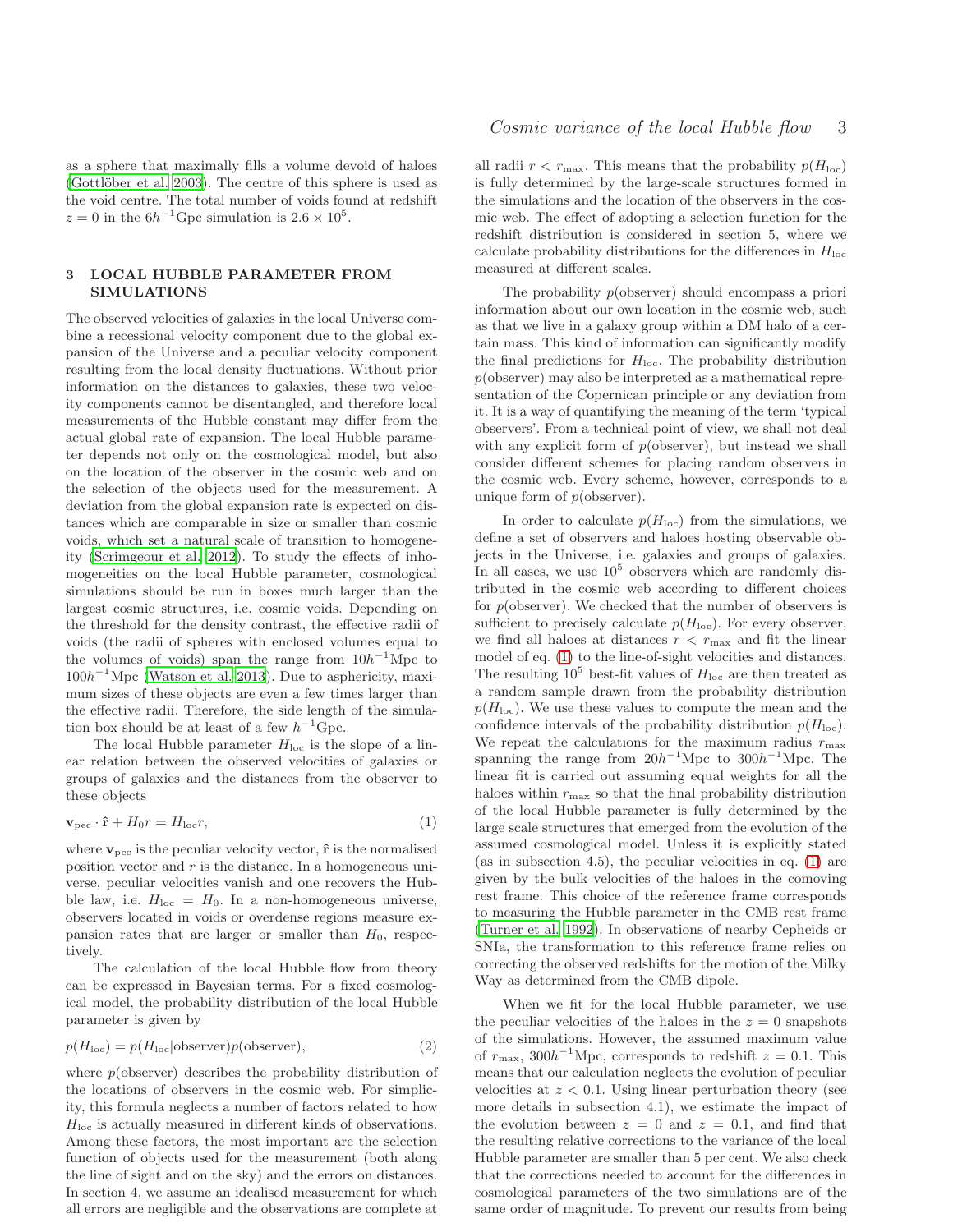

<span id="page-3-0"></span>Figure 1. Probability distribution of the local Hubble parameter  $H_{\text{loc}}$  within the radius  $r_{\text{max}}$ , as measured by observers randomly distributed in space of the  $6h^{-1}$ Gpc simulation box (red shaded contours). The red solid line is the mean and the contours are the 68.3, 95.4 and 99.7 per cent confidence intervals. For comparison purposes, the blue dashed contours show the corresponding confidence intervals calculated using linear perturbation theory, with the mean value equal to 1. The inset panel zooms into the main plot for radii  $r_{\text{max}} > 100h^{-1}\text{Mpc}$ .

affected by these two effects, we provide all our results within a 10 per cent precision.

## 4 RESULTS

Here we consider several choices for  $p(\text{observer})$  and calculate the corresponding distribution of  $H<sub>loc</sub>$ . We explore the following distributions of observers within the simulation box: random in space; random in DM haloes of different masses; in the centres of voids; and in the local rest frames of DM haloes.

## 4.1 Random observers in space

The first simple way of selecting observers is to draw random positions in the simulation box [\(Turner et al. 1992\)](#page-8-22). In this case, observers are not assigned to the haloes and the resulting distribution of the local Hubble parameter represents a volume weighted statistic, i.e. one assigns equal probabilities to all positions in the simulation box rather than to all distinct haloes. This scheme of distributing observers is less natural than selecting random DM haloes as the locations for observers. However, the main motivation for considering this approach is that the same distribution of observers is implied when using analytical calculations based on perturbation theory (for which there is no prediction for halo formation and thus all statistical quantities are weighted by volume rather than by haloes). Therefore, the framework considered here allows us to directly compare the results from the simulations to those from analytical calculations (see e.g. [Wang et al. 1998;](#page-8-17) [Marra et al. 2013](#page-8-8)). For fitting the Hubble relation given by eq. [\(1\)](#page-2-0), we use haloes with masses  $M_{\text{halo}} > 10^{13} h^{-1} \text{Mpc}$  from the  $6h^{-1} \text{Gpc}$  simulation box.

Fig. [1](#page-3-0) shows the confidence intervals of the probability distribution of  $H_{\text{loc}}$  with respect to its global value  $H_0$  as a function of the maximum radius of observations  $r_{\text{max}}$ (red shaded contours). As expected, the measurement of the Hubble parameter converges to  $H_0$  at large distances. The relative deviation from the global Hubble flow is as small as 1 per cent within  $150h^{-1}\text{Mpc}$ . Note also that for  $r_{\text{max}} < 50h^{-1}\text{Mpc}$  the mean value of  $H_{\text{loc}}/H_0$  is larger than 1 by a few per cent. This effect results from using a volumeweighted statistic which enhances the contribution of the cosmic outflows inside volume-dominated voids.

It is interesting to compare our results from cosmological simulations with analytical calculations based on linear perturbation theory. According to this theory, the variance of the local Hubble parameter measured within a sphere with radius  $r_{\text{max}}$  is given by the following equation (see e.g. [Wang et al. 1998](#page-8-17))

<span id="page-3-1"></span>
$$
\left\langle \left(\frac{H_{\text{loc}} - H_0}{H_0}\right)^2 \right\rangle = \frac{(\Omega_m^{0.55})^2}{2\pi^2 r_{\text{max}}} \int_0^\infty P(k) [f(x)/x^2] \, \mathrm{d}k,\qquad(3)
$$

where  $\Omega_m$  is the matter density parameter at the present time,  $x = kr_{\text{max}}$ ,  $P(k)$  is the power spectrum of the matter density fluctuations and

$$
f(x) = \frac{3}{x^2} \left( \sin x - \int_0^x \frac{\sin y}{y} dy \right).
$$
 (4)

For  $\Lambda$ CDM,  $\Omega_m^{0.55}$  is an approximation for the linear growth rate of density perturbations  $\delta(a)$ , i.e. d ln  $\delta/d \ln a \simeq$  $\Omega_m(a)^{0.55}$  [\(Linder 2005\)](#page-8-32), where a is the cosmic scale factor.

The blue dashed contours in Fig. [1](#page-3-0) show the confidence intervals for a Gaussian probability distribution with the standard deviation given by eq. [\(3\)](#page-3-1) for the same cosmological parameters and power spectrum as used in the simulation. The linear approximation recovers the results from the simulations at scales  $r_{\text{max}} \geq 100h^{-1}\text{Mpc}$ . Non-linear evolution effects, such as the mean value being larger than 1, become relevant at scales corresponding to typical sizes of voids, i.e.  $r_{\text{max}} \lesssim 40h^{-1}\text{Mpc}$ . As shown by [Marra et al. \(2013](#page-8-8)), the linear approximation can be analytically corrected for the nonlinear evolution of cosmic voids by assuming a log-normal probability distribution instead of a Gaussian.

For the various cases presented in this section, Table [1](#page-4-0) lists the mean and scatter of the relative difference between the local  $H_{\text{loc}}$  and the global  $H_0$  Hubble parameter within three maximum radii  $r_{\text{max}}$ : 50h<sup>-1</sup>Mpc, 75h<sup>-1</sup>Mpc and  $150h^{-1}\text{Mpc}$ . The maximum radius  $r_{\text{max}} = 75h^{-1}\text{Mpc}$ , corresponding to the Hubble velocity  $cz_{\text{max}} = 7500 \text{ km s}^{-1}$ , is commonly adopted as the limiting value separating lowz SNIa, whose Hubble diagram is likely to be significantly perturbed by local inhomogeneities [\(Zehavi et al.](#page-8-10) [1998](#page-8-10); [Jha et al. 2007\)](#page-8-9), from high-z ones, which are thought to probe the global expansion of the Universe [\(Riess et al.](#page-8-1) [2011](#page-8-1)).

#### 4.2 Observers in random haloes

The most natural way of distributing observers in the cosmic web is by positioning them in random DM haloes. This scheme assumes that typical observers are located in structures which are embedded in DM haloes, i.e. galaxies or groups of galaxies, such as our own location in the Local Group. This substantially decreases the effective volume of space populated by observers. In this scheme, observers tend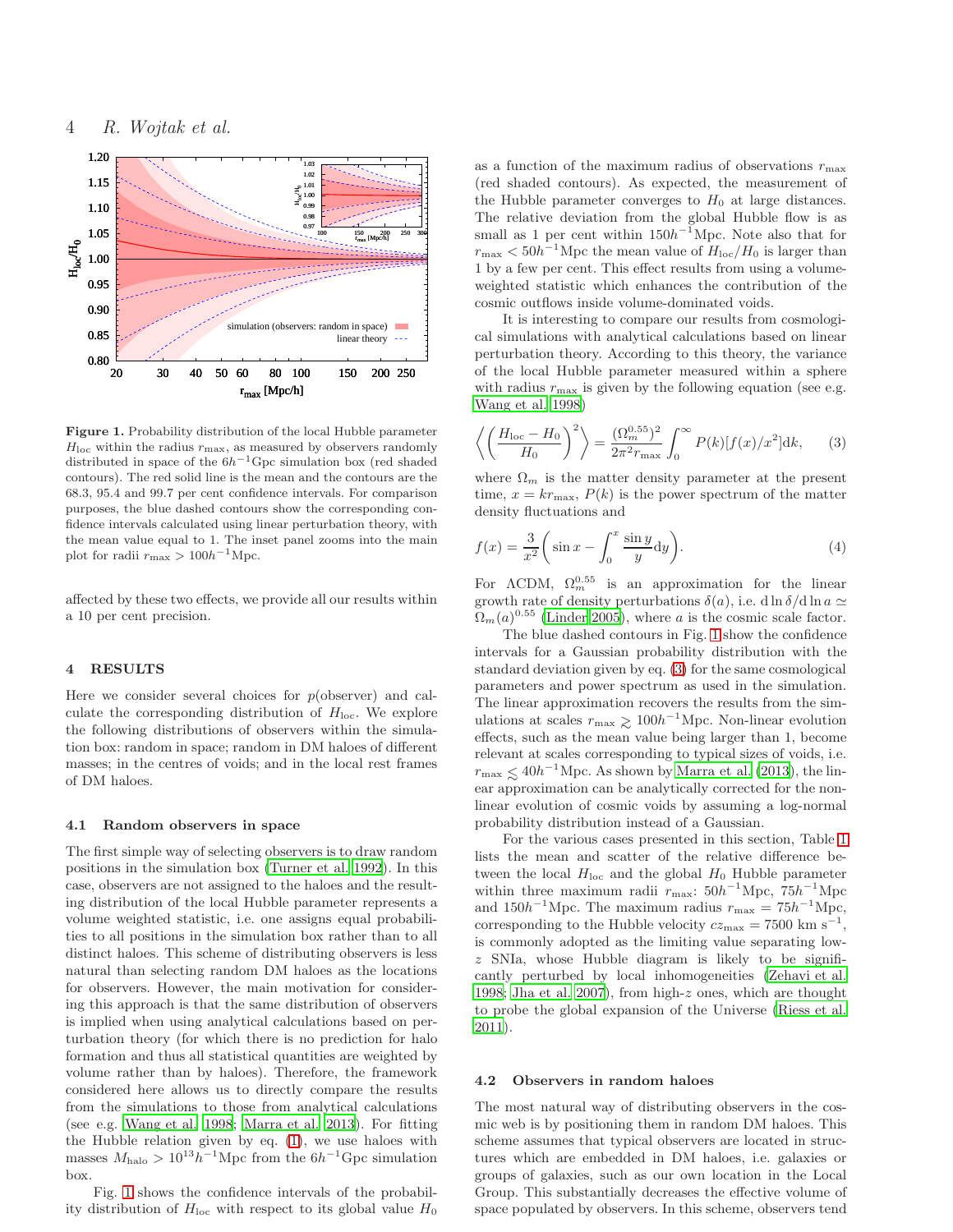| observers                        | $\log_{10} M_{\text{halo}} [h^{-1} M_{\odot}]$ | $\mu_{50}$ [%] | $\sigma_{50}[\%]$ | $\mu_{75}[\%]$ | $\sigma_{75}[\%]$ | $\mu_{150}$  % | $\sigma_{150}$  % |
|----------------------------------|------------------------------------------------|----------------|-------------------|----------------|-------------------|----------------|-------------------|
| random in space                  | >13                                            | 0.7            | 3.3               | 0.3            | $2.1\,$           | 0.0            | 0.9               |
| random in haloes                 | >13                                            | $-1.7$         | 4.0               | $-0.8$         | 2.4               | $-0.2$         | 0.9               |
| centres of voids                 | >13                                            | 2.5            | 2.5               | 1.0            | 1.8               | 0.1            | 0.9               |
| random in haloes                 | (12, 13)                                       | $-0.6$         | 3.3               | $-0.3$         | $2.1\,$           | 0.0            | 0.9               |
| random in space                  | no haloes/linear model                         | 0.0            | 3.5               | 0.0            | 2.2               | 0.0            | 0.9               |
| random in haloes/halo rest frame | >13                                            | $-3.9$         | 4.7               | $-1.9$         | 2.7               | $-0.4$         | 1.0               |

Cosmic variance of the local Hubble flow 5

<span id="page-4-0"></span>**Table 1.** Mean  $\mu$  and scatter  $\sigma$  of the relative difference between the local and global expansion rates, i.e.  $\mu = \langle H_{\text{loc}}/H_0 - 1 \rangle$  and  $\sigma = \langle (H_{\text{loc}}/H_0 - 1 - \mu)^2 \rangle^{1/2}$ . The first and second columns describe the selection of observers and the mass range of the haloes used in the calculation. The remaining columns list the mean and the scatter of  $(H_{\text{loc}} - H_0)/H_0$  for  $r_{\text{max}}$  of  $50h^{-1}\text{Mpc}$ ,  $75h^{-1}\text{Mpc}$  and  $150h^{-1}\text{Mpc}$ , respectively.



<span id="page-4-1"></span>Figure 2. Probability distribution of the local Hubble parameter  $H_{\text{loc}}$  within the radius  $r_{\text{max}}$ , as measured by observers randomly distributed in DM haloes from the  $6h^{-1}$ Gpc simulation box (red shaded contours), and compared to those for the case with observers randomly distributed in space (blue dashed contours). For each case, the contours show the 68.3, 95.4 and 99.7 per cent confidence intervals, whereas the red solid and blue dotted lines show the mean values.

to occupy overdense regions and thus their measurement of the Hubble constant is mostly affected by large scale infall.

Fig. [2](#page-4-1) shows the confidence intervals for the local Hubble parameter as measured by observers located in randomly selected DM haloes with masses  $M_{\text{halo}} > 10^{13} h^{-1} M_{\odot}$  in the  $6h^{-1}$ Gpc simulation (red shaded contours). The same minimum mass of  $10^{13}h^{-1}M_{\odot}$  is assumed for haloes used in fitting the linear Hubble relation. These results are compared to the previous case for observers randomly distributed space (blue dashed contours corresponding to the red shaded contours in Fig. [1\)](#page-3-0).

For scales  $r_{\text{max}} \lesssim 70h^{-1}\text{Mpc}$ , the distribution of deviations of  $H_{\text{loc}}$  from  $H_0$  differs significantly from that of the case with observers randomly distributed in space. At these scales, the probability distribution of  $H<sub>loc</sub>$  is skewed towards smaller values and the mean local Hubble parameter is less than  $H_0$ . This is due to the fact that observers populate preferentially overdense, infall-dominated regions. The size of the scatter at  $r_{\text{max}} = 75h^{-1}\text{Mpc}$  is comparable to that for observers randomly distributed in space, but the confidence intervals are shifted towards smaller values by 20 per cent of their size. When compared to Fig. [1,](#page-3-0) it appears that the selection of observers by haloes has  $a$  significantly *larger* effect on the probability distribution of  $H_{\text{loc}}$  than the



<span id="page-4-2"></span>Figure 3. Probability distribution of the local Hubble parameter  $H_{\text{loc}}$  within the radius  $r_{\text{max}}$ , as measured by observers located in the centres of voids found in the  $6h^{-1}Gpc$  simulation box (red shaded contours), and compared to those for the case with observers randomly distributed in space (blue dashed contours). For each case, the contours show the 68.3, 95.4 and 99.7 per cent confidence intervals, whereas the red solid and blue dotted lines show the mean values. The black dash-dotted line shows instead the mean values obtained when only the centres of the 10 largest voids (in terms of the size) are used.

corrections due to non-linear evolution effects for observers randomly distributed in space.

#### 4.3 Observers in the centres of voids

The motivation for considering the centres of voids as the locations for the observers comes from observations of SNIa. The Hubble constant appears to be slightly larger at small compared to large distances [\(Zehavi et al. 1998;](#page-8-10) [Jha et al.](#page-8-9) [2007](#page-8-9)). This trend of the Hubble parameter with the distance, referred to as the Hubble bubble, is statistically significant and is commonly ascribed to a local void. The location of the Local Group in a void leads to another choice of the prior probability  $p(\text{observer})$ : observers located in voids. Here we consider a rather extreme possibility and locate the observers in the centres of voids.

We use voids from the  $6h^{-1}$ Gpc simulation that are identified as regions devoid of haloes with masses  $M_{halo}$  $10^{14}h^{-1}\text{M}_{\odot}$ . The total number of voids is of the same order of magnitude as the adopted number of observers, i.e.  $10^5$ . Fig. [3](#page-4-2) shows the confidence intervals of the resulting probability distribution of  $H_{\text{loc}}$  as a function of  $r_{\text{max}}$  (red shaded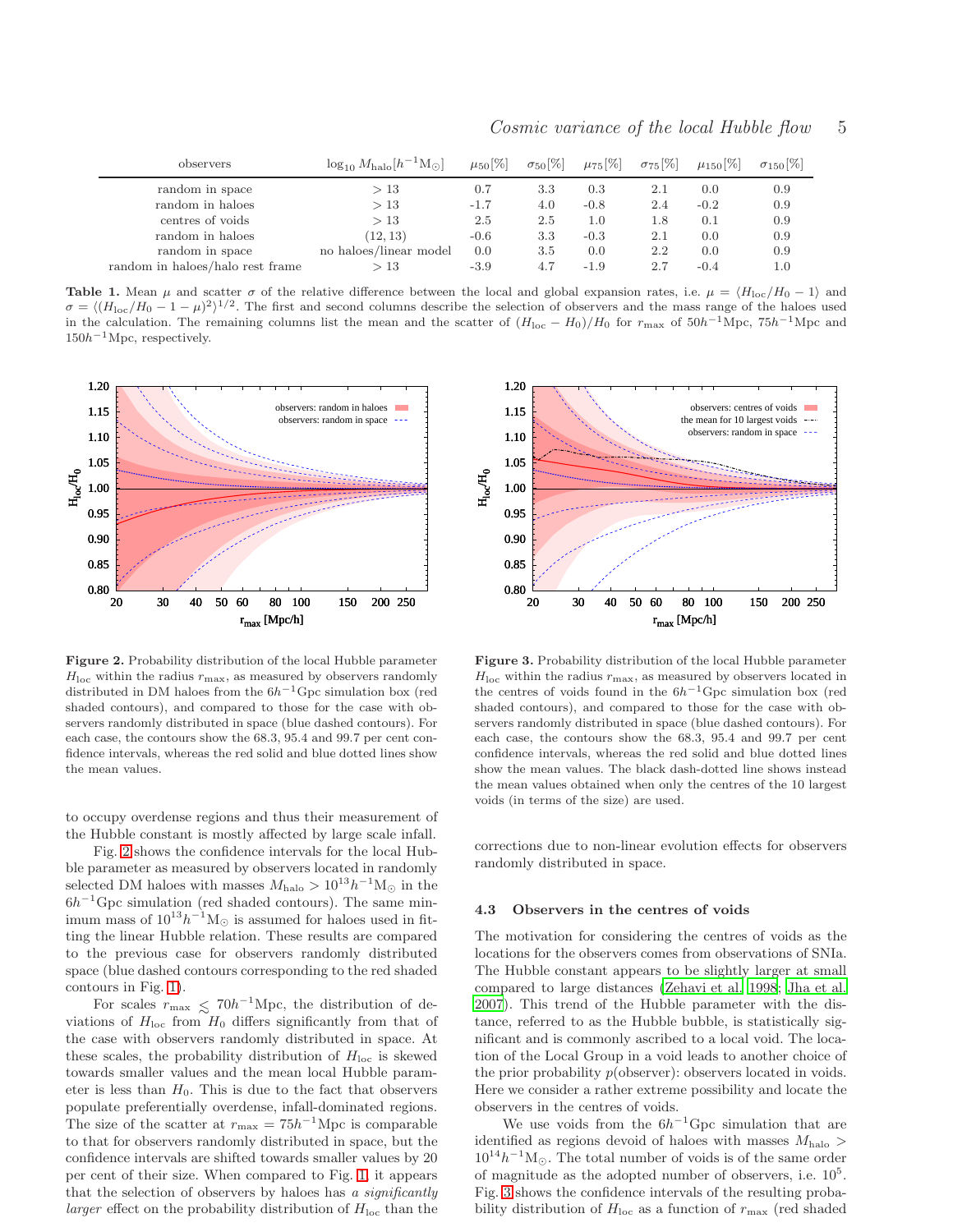# 6 R. Wojtak et al.

contours), compared to the results for observers randomly distributed in space (blue dashed contours). From this figure one can see that for observers located in voids the local Hubble parameter is affected by large scale outflow. For this case, the mean value of  $H_{\text{loc}}$  decreases from 1.06 $H_0$  at  $r_{\text{max}} = 20h^{-1}\text{Mpc}$  to  $1.01H_0$  at  $r_{\text{max}} = 75h^{-1}\text{Mpc}$ . Note also that the confidence intervals here are more similar to those for the case with observers randomly distributed in space rather than in DM haloes. This shows how strong the contribution from voids is for a volume-weighted statistic of the local Hubble parameter.

As the most extreme example, we also plot the mean local Hubble parameter as measured with respect to the centres of the 10 largest voids selected by size, with radii between  $90h^{-1}$ Mpc and  $100h^{-1}$ Mpc (black dash-dotted line). In this case, the mean of  $H_{\text{loc}}$  is  $\sim$  5 per cent larger than  $H_0$  within all radii up to  $\sim 100h^{-1}\text{Mpc}$ . Then, it drops to  $\sim$  1 per cent of  $H_0$  within  $\sim 200h^{-1}\text{Mpc}$ . At scales between  $90h^{-1}\text{Mpc}$  and  $150h^{-1}\text{Mpc}$ , the local Hubble parameter reaches the upper limit of the 99.7 per cent confidence interval of the probability distribution obtained for observers distributed in the centres of all voids.

#### 4.4 Observers in groups or clusters of galaxies

Massive haloes tend to populate denser environments, which are surrounded by large scale infall. Therefore, when selecting observers by haloes one should consider the dependence on the halo mass. We show this effect by considering haloes with masses  $10^{12}h^{-1}M_{\odot} \leq M_{\text{halo}} \leq 10^{13}h^{-1}M_{\odot}$  from the  $2.5h^{-1}$  Gpc simulation box. These haloes correspond to massive galaxies or galaxy groups, with the mass range including the mass of the Local Group estimated at  $5 \times 10^{12} h^{-1}$ M<sub>☉</sub> [\(Li & White 2008](#page-8-33); [Partridge et al. 2013](#page-8-34)). This halo population may be regarded as a random sample drawn from the most natural prior probability of  $p$ (observer) describing observers resembling our location in the local cosmic web (we belong to a group, but not to a cluster). We use the same halo population to both select observers and fit the linear Hubble relation.

Fig. [4](#page-5-0) shows the probability distributions of  $H_{\text{loc}}$  as measured by observers located in randomly selected Local-Group-like haloes, i.e. haloes with masses  $10^{12}h^{-1}M_{\odot}$  <  $M_{\text{halo}} < 10^{13} h^{-1} M_{\odot}$  (blue dashed contours). This distribution is compared to the case for observers located in massive haloes of  $M_{\text{halo}} > 10^{13} h^{-1} \text{M}_{\odot}$  from the  $6h^{-1}$ Gpc simulation box (red shaded contours, the same as in Fig. [2\)](#page-4-1). It can be seen from this figure that the local Hubble flow is less affected by the large-scale infall when using less massive haloes. As expected, the differences due to halo masses become negligible at large scales. Comparing to Fig. [1,](#page-3-0) one can see that the confidence intervals of  $H_{\text{loc}}/H_0$  at  $r_{\text{max}}$  <  $75h^{-1}\text{Mpc}$  for observers located in less massive haloes are more similar to those obtained with simple analytical calculations based on linear perturbation theory than those for observers in more massive haloes (see also Table [1\)](#page-4-0).

## 4.5 Reference frame

Until now, we have assumed that observers are at rest in the comoving coordinate system. This means that the velocities



<span id="page-5-0"></span>Figure 4. Probability distribution of the local Hubble parameter  $H_{\text{loc}}$  within the radius  $r_{\text{max}}$ , as measured by observers randomly distributed in DM haloes for two different halo populations: haloes with masses  $M_{\rm halo}$  >  $10^{13}h^{-1}\rm M_{\odot}$  from the  $6h^{-1}\rm Gpc$ simulation box (red shaded contours) and with  $10^{12}h^{-1}M_{\odot}$  <  $M_{\text{halo}} < 10^{13}h^{-1}\text{M}_{\odot}$  from the 2.5h<sup>-1</sup>Gpc simulation box (blue dashed contours). For each case, the contours show the 68.3, 95.4 and 99.7 per cent confidence intervals, whereas the red solid and blue dotted lines show the mean values.



<span id="page-5-1"></span>Figure 5. Probability distribution of the local Hubble parameter  $H_{\text{loc}}$  within the radius  $r_{\text{max}}$ , as measured by observers in the CMB rest frame (red shaded contours) or the local rest frames of DM haloes (blue dashed contours). In both cases, observers are located in random haloes with masses  $M_{\text{halo}} > 10^{13} M_{\odot}$  selected from the  $6h^{-1}$ Gpc simulation box. The contours show the 68.3, 95.4 and 99.7 per cent confidence intervals, whereas the red solid and blue dotted lines show the mean values.

used for fitting the Hubble relation of eq. [\(1\)](#page-2-0) are measured in the CMB rest frame, as in the standard practice of transforming the observed redshifts to the CMB rest frame by using the bulk velocity of the Milky Way as determined from the CMB dipole. Here we consider a hypothetical situation in which velocities are measured instead in the local rest frames of the haloes.

Fig. [5](#page-5-1) compares the predictions for the measurement of the local Hubble parameter in two reference frames: the CMB rest frame (red shaded contours, the same as in Fig. [2\)](#page-4-1) and the local halo rest frames (blue dashed contours). In both cases, observers are located in random haloes with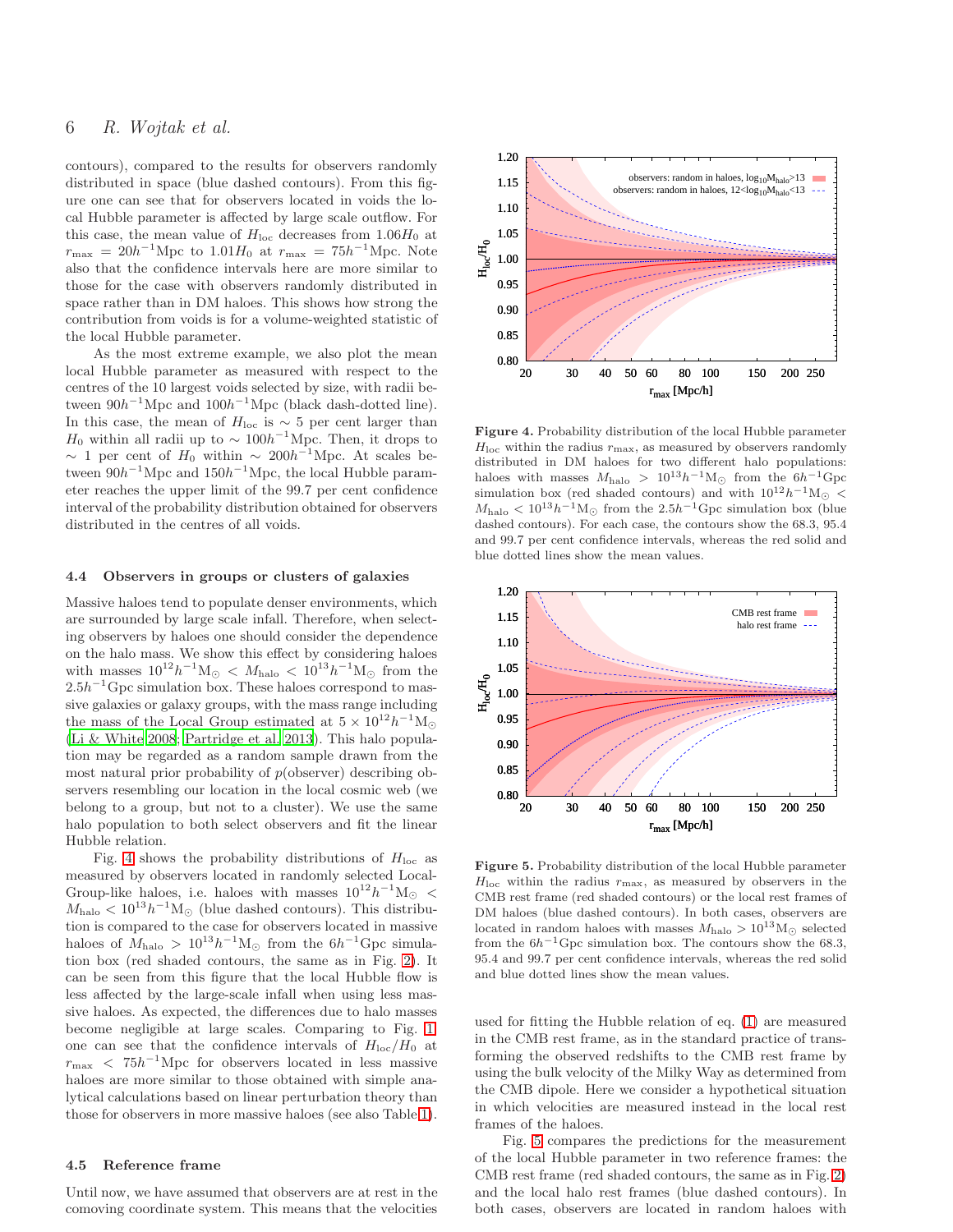masses  $M_{\text{halo}} > 10^{13} h^{-1} \text{M}_{\odot}$  from the  $6h^{-1} \text{Gpc}$  simulation. The figure shows that the change of reference frame has a significant effect. At scales of  $r_{\text{max}} \leq 80h^{-1}\text{Mpc}$ , the mean local Hubble parameter measured in the halo rest frames is smaller than the mean determined in the CMB rest frame by 50−70 per cent of the intrinsic scatter. Among all effects summarised in Table [1,](#page-4-0) the change of the reference frame is the largest.

## 5 COMPARISON WITH OBSERVATIONS

To compare the probability distribution of the local Hubble parameter to realistic observations, one needs to account for the incompleteness in the observational selection of the objects used to trace the Hubble flow, as e.g. SNIa. A convenient way to include the selection in redshift space is to assign distance-dependent weights  $w(r)$  to the haloes used for fitting the Hubble flow. The local Hubble constant is then given by a weighted estimator of the following form

$$
H_{\text{loc}} = \sum_{i} w(r_i) (\mathbf{v}_{\text{pec}} \, \mathbf{i} \, \mathbf{\hat{r}}_{\mathbf{i}} + H_0 r_i) r_i / \sum_{i} w(r_i) r_i^2. \tag{5}
$$

The weights in this equation are the ratios of the density of supernovae to the density of DM haloes at comoving distances  $r_i$ . The density of the observed supernovae can be easily obtained by converting their redshift distribution to the density in the comoving coordinates. For this conversion, we assume  $H_0 = 70 \text{ km s}^{-1} \text{ Mpc}^{-1}$ .

We adopt the redshift distributions of three different samples of nearby SNIa used in measurements of the Hubble parameter. The first and second samples were compiled by Jha et al.  $(2007)$  and have supernovae at redshifts  $z < 0.025$ and  $0.025 < z < 0.10$ , respectively. These two data sets revealed that the expansion rate of closer supernovae is higher than the rate determined from the distant ones (see also [Zehavi et al. 1998\)](#page-8-10). The third sample includes all supernovae from Hicken et al.  $(2009)$  at redshifts  $0.023 < z < 0.10$ . This is nearly the same data compilation that was used in the measurement of  $H_0$  by [Riess et al. \(2011\)](#page-8-1).

We calculate the probability distributions of  $H_{\text{loc}}$  using the redshift distributions of these three SNIa samples. The reference observers are randomly distributed in DM haloes with masses  $10^{12}h^{-1}M_{\odot} \leq M_{\text{halo}} \leq 10^{13}h^{-1}M_{\odot}$  from the  $2.5h^{-1}$  Gpc simulation box and the local Hubble flow is measured in the rest frame of the CMB. Comparison with observational constraints on  $H<sub>loc</sub>$  can only be made in terms of the relative differences between the Hubble parameters determined from data sets probing  $H_{\text{loc}}$  at different scales. Here we consider two combinations of measurements which have recently attracted considerable attention: i. the difference in the determination of  $H_{loc}$  between the  $z < 0.025$  and  $0.025 < z < 0.10$  SNIa samples reported by [Jha et al. \(2007](#page-8-9)) and ii. the difference between the expansion rate determined by using nearby SNIa with an improved distance calibration from Cepheids [\(Riess et al. 2011](#page-8-1)) and that by using CMB observations from Planck [\(Planck Collaboration et al.](#page-8-6) [2013](#page-8-6)). In the latter case, we assume that the Hubble constant measured from the CMB is not affected by large-scale structures, i.e.  $H_{loc} = H_0$ .

Fig. [6](#page-6-0) shows the predicted probability distributions of the relative differences in  $H_{\text{loc}}$  for the two combinations



<span id="page-6-0"></span>Figure 6. Relative differences in  $H_{\text{loc}}$  measured using two sets of observations, A and B, that probe the expansion rate at different scales. The blue point with dashed error bars shows the difference between the expansion rates inferred from SNIa at redshifts  $z < 0.025$  (A) and  $0.025 < z < 0.10$  (B) from [Jha et al.](#page-8-9) [\(2007](#page-8-9)). The red point with solid error bars shows the relative difference between  $H_{loc}$  determined from nearby SNIa at redshifts  $0.023 < z < 0.10$  (A; [Riess et al. 2011](#page-8-1)) and CMB measurements from Planck (B; [Planck Collaboration et al. 2013\)](#page-8-6). The error bars represent only the statistical uncertainties of the measurements. The corresponding lines show the probability distributions of the predicted relative differences in the expansion rate, as measured by observers located in DM haloes with masses  $10^{12}h^{-1}\mathrm{M}_{\odot}~<~M_{\rm halo}~<~10^{13}h^{-1}\mathrm{M}_{\odot}~$  formed in a cosmological simulation of a standard  $\Lambda$ CDM model (the 2.5h<sup>-1</sup>Gpc box). The vertical lines indicate the 68.3, 95.4 and 99.7 per cent confidence intervals. The arrows show the mean relative differences in  $H<sub>loc</sub>$  for observers located in the centres of the 10 largest voids from the  $6h^{-1}$ Gpc simulation.

of observations (red solid and blue dashed lines, respectively) as well as the corresponding measurements from [Jha et al. \(2007](#page-8-9)),  $6.5 \pm 1.8$  per cent, and from combining results from SNIa [\(Riess et al. 2011](#page-8-1)) and the CMB [\(Planck Collaboration et al. 2013](#page-8-6)),  $8.9 \pm 3.7$  per cent. All quoted errors include only the statistical uncertainties of the measurements.

The  $3.6\sigma$  tension between the expansion rates obtained from nearby  $(z < 0.025)$  and distant  $(0.025 < z < 0.10)$ SNIa can be easily alleviated by assuming the existence of a local void. For this case, the 99.7 per cent interval of the predicted relative difference in  $H_{\text{loc}}$  reaches 5.8 per cent. Taking into account the dispersion of the theoretical distribution in the error budget yields a  $2.2\sigma$  deviation of the observational results from the predictions of the ΛCDM model assumed here, i.e.  $6.9 \pm 3.0$  per cent (with the mean of the theoretical probability distribution equal to −0.4 per cent).

The effect of cosmic variance is too small to reduce the tension between the value of the Hubble constant determined from nearby SNIa and that from the CMB. The standard deviation of the theoretical probability distribution is 0.8 per cent, which is 30 per cent smaller than the value obtained in analytical calculations by [Marra et al. \(2013](#page-8-8)). This value has a negligible effect on the error budget of the relative difference in the expansion rates obtained from SNIa and the CMB, for which the tension remains unchanged at  $2.4\sigma$  statistical significance (neglecting all systematic er-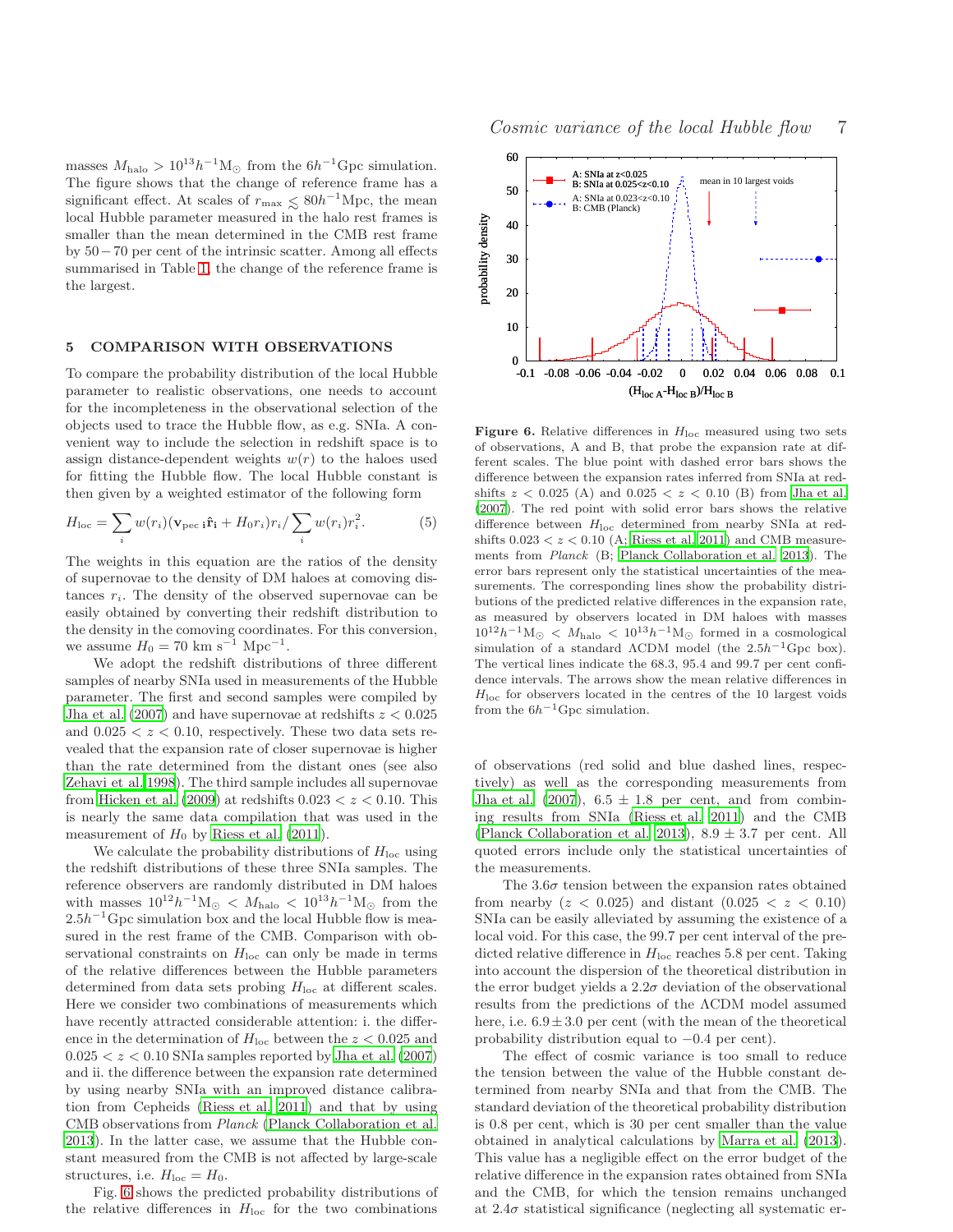# 8 R. Wojtak et al.

rors). We note, however, that this conclusion strongly relies on the assumed prior probability  $p(\text{observer})$ . Although we chose a very conservative form for  $p(\text{observer})$  (random DM haloes with masses comparable to the mass of the Local Group), it is interesting to consider other possibilities. As an extreme example, we recalculate the local Hubble parameter using observers placed in the centres of the 10 largest voids from the  $6h^{-1}$ Gpc simulation. The mean relative difference in  $H_{\text{loc}}$  from SNIa and the CMB is 4.8 per cent (see the blue arrow in Fig. [6\)](#page-6-0), which accounts for 55 per cent of the measured value and thus decreases the tension between the two measurements to  $1\sigma$ . On the other hand, the mean relative difference between  $H_{\text{loc}}$  from  $z < 0.025$  and  $0.025 < z < 0.10$ SNIa is 1.6 per cent (see the red arrow in Fig. [6\)](#page-6-0). Such a small value results from the fact that the local Hubble parameter is nearly independent of radius within the range of distances to nearby SNIa (see the black profile in Fig. [3;](#page-4-2) the median of the distances is  $75h^{-1}\text{Mpc}$  and the distribution strongly decays at larger radii).

## 6 SUMMARY AND CONCLUSIONS

We made use of large-scale cosmological N-body simulations to study the effects of inhomogeneities and the distribution of DM haloes on the measurement of the local Hubble parameter,  $H_{loc}$ . We find that the probability distribution of  $H<sub>loc</sub>$  depends not only on the peculiar velocity field resulting from inhomogeneities in the matter distribution of a given cosmological model, but also on the distribution of observers used as a prior for the calculation, and on the reference frame of the measurement.

For observers randomly distributed in space, the local Hubble parameter is preferentially larger than the global expansion rate. This happens due to an uneven volume distribution of voids and overdense regions: voids occupy more space and thus they enhance the contribution from cosmic outflows. The excess of the local Hubble parameter with respect to the global value,  $H_0$ , is stronger when locating observers in the centres of voids. The opposite effect occurs if one distributes observers in randomly selected DM haloes. Here the measurement is affected by a large-scale infall and thus the local Hubble value is preferentially smaller than the global expansion rate. The deviation from the global Hubble flow depends on the mass of the haloes occupied by observers, with  $H_{\text{loc}}$  being smaller when measured with respect to more massive haloes. Among all effects considered in the paper, changing the reference frame from the CMB rest frame to the local halo rest frame appears to be the largest. The new reference frame acts as a phantom infall so that the local Hubble parameter is smaller than what is measured in the CMB rest frame.

The local Hubble parameter converges to the global value at large scales. Within radii  $r_{\text{max}} \geq 150h^{-1}\text{Mpc}$ the distribution of the local Hubble parameter is wellapproximated by a Gaussian with a dispersion that can be straightforwardly calculated with linear perturbation theory. At these scales, all the effects related to the positions of observers in the cosmic web or the reference frame used are negligible and the intrinsic scatter in  $H<sub>loc</sub>$  is fully determined by large-scale inhomogeneities, with values of 1 and 0.3 per cent within  $150h^{-1}\text{Mpc}$  and  $300h^{-1}\text{Mpc}$ , respectively.

The 68.3 per cent confidence interval of the relative difference between  $H_{\text{loc}}$  and  $H_0$ , as measured by observers located in Local-Group-like DM haloes, is  $(-2.3, 1.8)$  per cent. After accounting for the redshift selection function of SNIa with a redshift range  $0.023 < z < 0.10$  and used for determination of the Hubble constant to a percent precision [\(Riess et al. 2011\)](#page-8-1), the scatter in  $H_{\text{loc}}/H_0$  becomes 0.8 per cent. This means that cosmic variance will be a relevant systematic error in upcoming SNIa measurements that are planned for achieving a 1 per cent precision by further improving the distance calibration for these objects. The only way to reduce the effect of cosmic variance in such measurements is to increase the number of supernovae at large distances. This would shift the effective distances of supernovae to scales less affected by inhomogeneities.

We compared our theoretical expectations based on cosmological simulations of the current ΛCDM model with observational constraints on the Hubble parameter at different scales. We find that the  $2.4\sigma$  discrepancy between the determination of the Hubble parameter from SNIa [\(Riess et al. 2011](#page-8-1)) and from CMB observations of Planck [\(Planck Collaboration et al. 2013](#page-8-6)) cannot be ascribed to cosmic variance, unless one assumes that the Local Group is located close to the centre of one of the largest voids permitted by the standard ΛCDM cosmological model. On the other hand, the  $3.6\sigma$  discrepancy between the measurements of  $H_{\text{loc}}$  from SNIa with  $z < 0.025$  and with  $0.025 < z < 0.10$ [\(Jha et al. 2007](#page-8-9)) can be easily explained by the location of the Local Group in an underdense region. When taking into account the scatter in  $H<sub>loc</sub>$  due to inhomogeneities, the tension between both measurements is reduced to  $2.2\sigma$ .

## ACKNOWLEDGEMENTS

The Dark Cosmology Centre is funded by the Danish National Research Foundation. RW is grateful to Jens Hjorth for his comments and critical reading of the manuscript, and Corinne Toulouse-Aastrup for organising the DARK Out workshop. The authors thank the anonymous referee for constructive comments that improved our work.

The Jubilee simulation has been performed on the Juropa supercomputer of the Jülich Supercomputing Centre (JSC). The BigMultidark simulations have been performed on the SuperMUC supercomputer at the Leibniz-Rechenzentrum (LRZ) in Munich, using the computing resources awarded to the PRACE project number 2012060963.

AK is supported by the Spanish Ministerio de Ciencia e Innovación (MICINN) in Spain through the Ramón y Cajal programme as well as the grants CSD2009-00064 (Multi-Dark Consolider project), CAM S2009/ESP-1496 (ASTRO-MADRID network) and the *Ministerio de Economía* y Competitividad (MINECO) through grant AYA2012-31101. He further thanks Airliner for the last days of August. ITI and WW were supported by The Southeast Physics Network (SEPNet) and the Science and Technology Facilities Council grant ST/I000976/1. SH acknowledges support by the Deutsche Forschungsgemeinschaft under the grant  $GO563/21 - 1$ . GY acknowledges support from MINECO (Spain) under research grants AYA2012-31101 and FPA2012-34694, Consolider Ingenio SyeC CSD2007